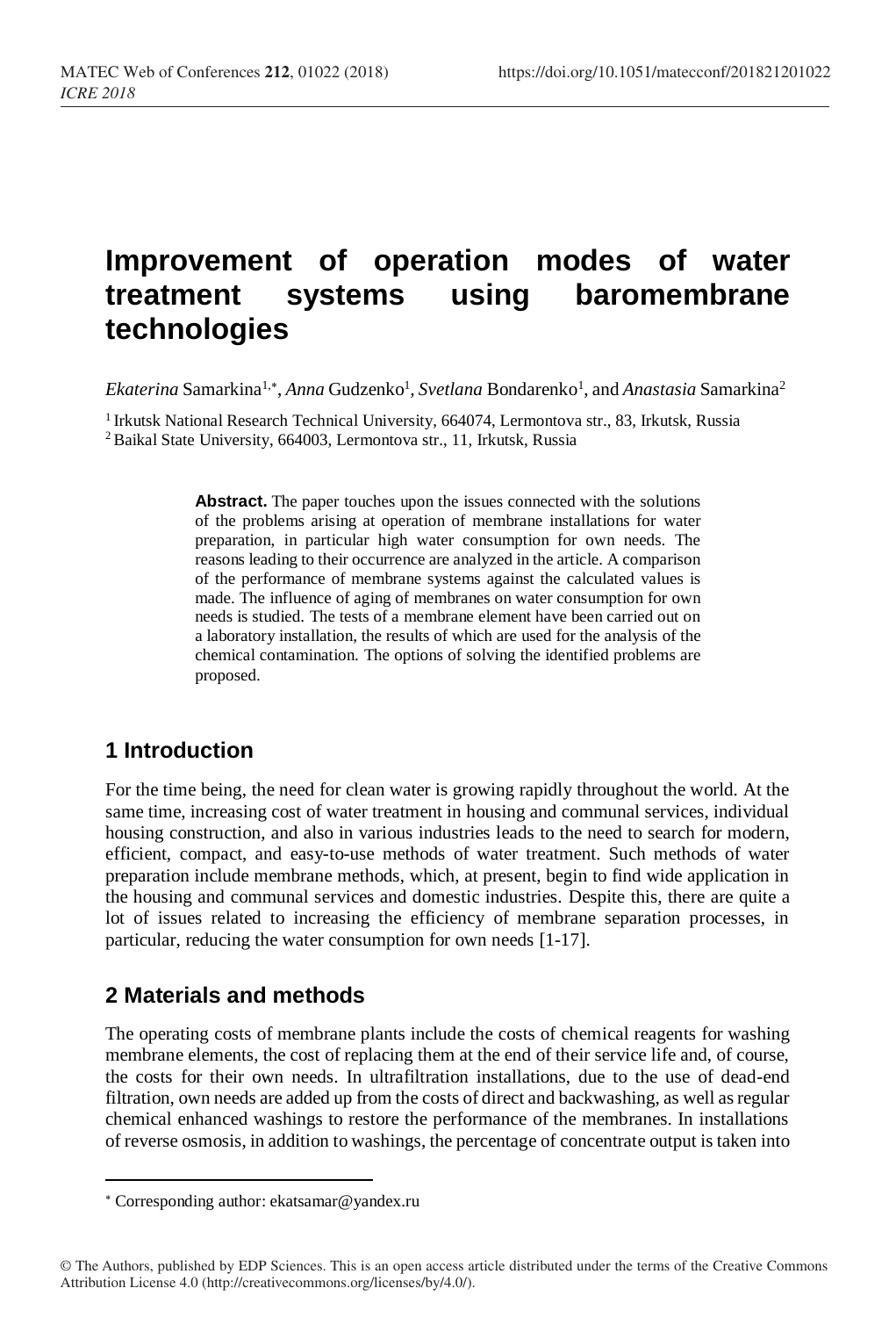account. The question of the excessive amount of concentrate of reverse osmosis plants in the operation of baromembrane water treatment systems is still an important issue, because, as practice shows, the water consumption for own needs in real operating conditions can differ significantly from the values, estimated and regulated by the manufacturers of the plants [10, 15].

To investigate this issue, an analysis of the operation of the combined membrane filtration installation was carried out, including an ultrafiltration unit (3 blocks of 40 tons per hour) and a reverse osmosis unit (3 blocks of 33 tons per hour). The total productivity is 90 tons per hour.

When calculating own needs for the ultrafiltration units, it was taken into account that every 40 minutes of operation, automatic water washing (direct - reverse - direct) is performed. Direct washing was carried out with the initial water for 30 seconds at a flow rate of 40 t / h. Backwashing was carried out with filtrate for 18 seconds (flow rate 170 t / h). Based on the results of the tests, a calculation was carried out, which showed that the water flow for washing was 1.51 tons, and there were 33 washings per unit per day.

Table 1 shows the number of washings, taking into account the actual operating time in April 2017. The loss of water in this case was 2380.76 tons.

| Installation number | Number of washings, pcs. | Operating time, hrs. |
|---------------------|--------------------------|----------------------|
| UUF No 1            |                          |                      |
| UUF No 2            | 528                      | 380                  |
| UUF No 3            |                          |                      |

**Table 1.** The number of water washings, taking into account the actual operating time.

Enhanced chemical cleaning was performed after 8 hours of operation in semi-automatic mode for 30 minutes. The calculation showed that in this case the water losses were 4.2 tons for one chemical washing. The total water losses, taking into account the actual operating time in April 2017, amounted to 581.6 (hourly losses  $0.8 t/h$ ).

Thus, the total own needs of the ultrafiltration installation were at the level of 2962.36 tons.

The capacity of the reverse osmosis plant KROS ranged from 31 to 33 t  $/$  h. At the same time, from each installation, the concentrate consumption was 5 tons per hour. After 120 hours of operation, each KROS was washed with circulation for 30 minutes (water flow was 400-500 liters per washing). Table 2 presents the main technological parameters of the reverse osmosis plant operation during the testing period in April 2017.

In the operation of the reverse osmosis plant, water losses with concentrate amounted to 4158 tons, or 5.6 tons per hour. The total losses in the operation of the combined membrane plant as a whole amounted to:  $2,962 + 4,158 = 7,120$  tons. Based on the test results, it can be concluded that of the general needs of the chemical water treatment plant (12,637 tons), the needs of the ultrafiltration and reverse osmosis installation (7,120 tons) were 56%, and the origin of the remaining 44% of water losses remained unknown.

The growth of own needs can be explained by the decrease in loads and the need for chemically cleaned water and, as a result, the reduction in the number of operating hours of installations in the summer period [5].

At this time, reverse osmosis plants operated at shorter intervals, therefore, more switching occurred. The analysis of operation of the system showed that with each switchon, the reverse osmosis plant dumped 1.2 tons of water before reaching the operating parameters.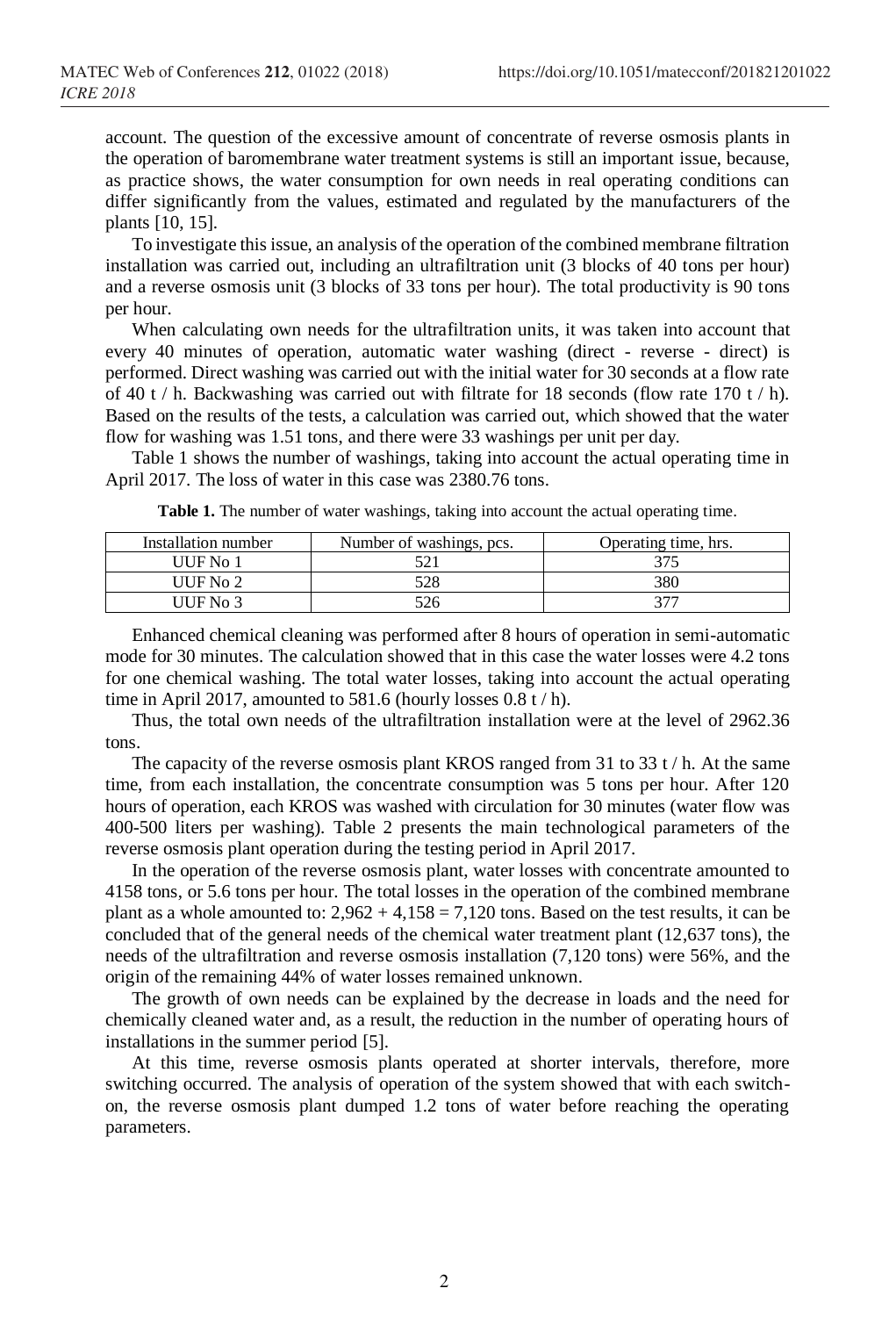| Plant No. | Operation time, hours | The yield of the concentrate,<br>tons / month |
|-----------|-----------------------|-----------------------------------------------|
| KROS No 1 | 210                   | .046                                          |
| KROS No 2 |                       | 556                                           |
| KROS No 3 |                       | 2.556                                         |

**Table 2**. Main technological indicators of operation of the reverse osmosis plant during the testing period in April 2017.

## **3 Results**

In order to reduce the water consumption for the own needs of the combined membrane plant, the reverse osmosis installation of the unit No. 2 was conserved during the summer period from 18.06.2017 to 12.09.2017.

During the period of conservation in the non-heating period (Figure 1), the peak values of water consumption for the needs of the water treatment plant decreased that confirmed the effectiveness of its implementation.

In practice, in real-life membrane plants under variable conditions and non-permanent loads, water consumption for own needs is often more than indicated by the producers due to the periodic operation of the installation. At the same time, the costs of the ultrafiltration unit always remain conditionally constant. This phenomenon can be explained by frequent switching and washings of the reverse osmosis systems, aging of membranes and, as a result, longer washings before switching on, as well as decreasing the degree of permeate withdrawal to ensure a constant quality of water at the outlet of the plant.





To analyze the causes of the effect of membrane aging on water consumption for the needs of a reverse osmosis plant, a reverse osmosis element was tested in a laboratory unit under the following conditions: a model solution of sodium chloride in water with a mass fraction of 500 mg / dm3, a temperature of 25°C, a working pressure of 8 atmosphere, source water-tap water, close to the quality of the filtrate of the ultrafiltration unit.

The result was the following: selectivity - 98% at a capacity of 190 l / h.

After the tests, a visual inspection of the membrane elements revealed a strong contamination at the ends of the element with a dark substance. The autopsy revealed an average contamination of the membrane surface with a loose substance similar to clay, whose moisture content was 86%, and the total amount of contaminants in the element in terms of the dry residue was 6.8 g. Chemical analysis of the membrane contamination showed the following results (Table 3).

| <b>Indicator</b> | Content,% |
|------------------|-----------|
| Polysilicates    |           |
| Organics         |           |

**Table 3.** Chemical analysis of the membrane contamination.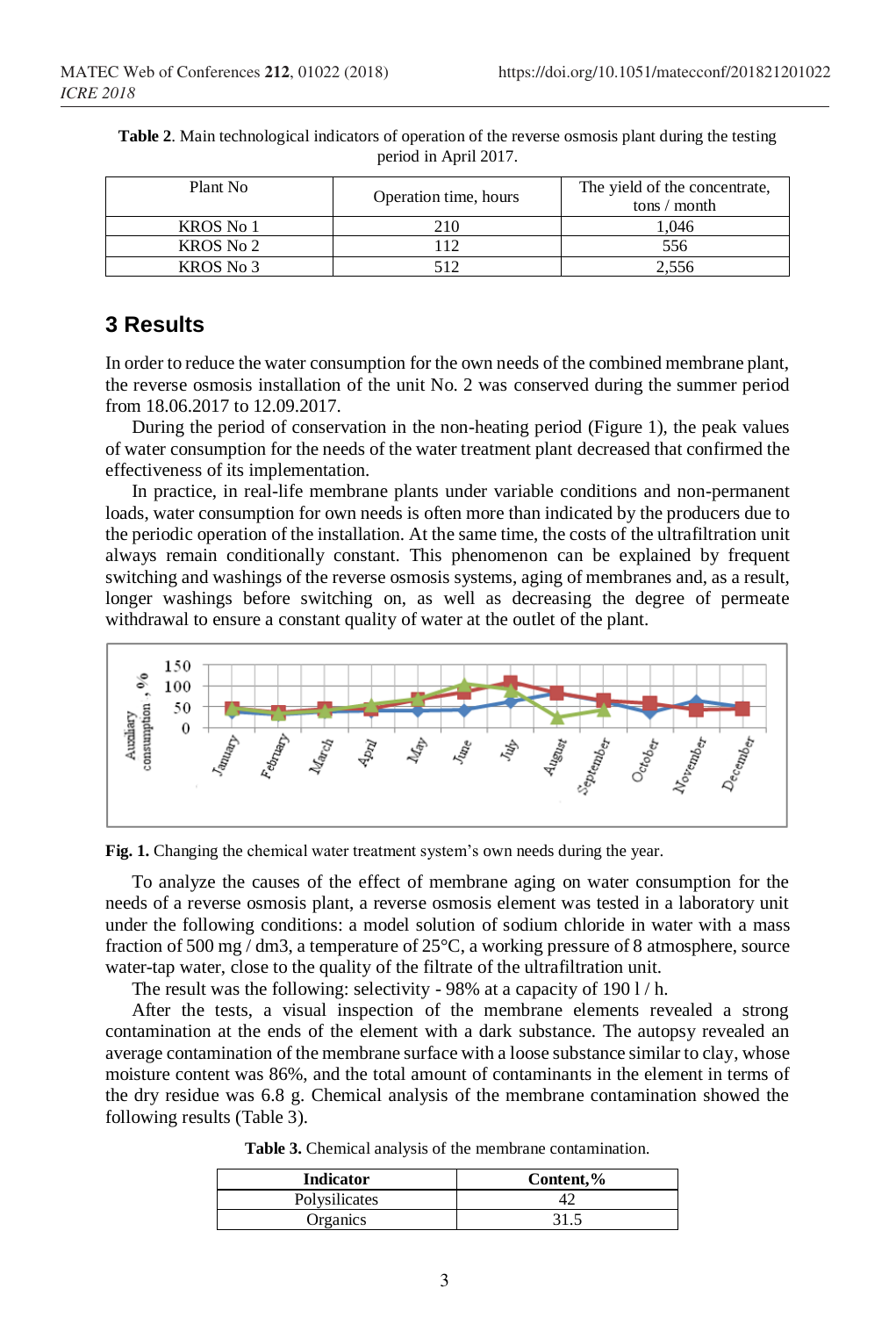| Iron      | 13.4 |
|-----------|------|
| Calcium   |      |
| Magnesium | 1.8  |
| Sulphates | 0.76 |
| Manganese | 0.09 |
| Copper    | ገ በባ |

The results of the analysis led to the conclusion that water with a high content of iron hydroxide, polysilicates, silicic acid and organic matters was supplied to the reverse osmosis unit.

For the most effective regeneration of membranes and prolongation of their service life, based on the results of autopsy, an intensive washing of membranes is suggested in several stages:

- 2% solution of sodium tripolyphosphate for 1.5 hours at 30°C;

- purified water for 0.5 hours;

- an aqueous solution containing 2% ammonium fluoride and 1% citric acid for 1.5 hours at 30°C.

Such regeneration of membrane elements can be carried out in situ while reducing their productivity by 10% from the initial one after reaching the operating mode.

In actual operation of the reverse osmosis unit, an increase in the specific electrical conductivity of the permeate is seen as the aging index of membranes.

## **4 Discussion**

Creation of water treatment systems consisting only of plants based on the membrane separation technology, such as ultrafiltration and reverse osmosis (i.e. use of the integrated membrane technologies) is advisable in the case of membrane technologies for newly built water treatment plants. This is due to the fact that the use of membrane systems in new construction significantly reduces the required number of production areas because of the compact arrangement of equipment, as well as the absence of reagent farms.

In the case of reconstruction of the existing water treatment systems, the consumer will inevitably encounter increased water consumption for own needs during their operation, since it will often be difficult to predict the actual operational performance of the reconstructed water treatment plant, and they will be very different in each specific case. The use of pilot systems in such situations before the introduction of a full-fledged installation can help to obtain sufficiently accurate and complete information and estimate the actual operating parameters of the membrane plant, which will result in significant cost savings due to a competent forecast of real losses in the further operation of industrial membrane systems.

## **5 Conclusions**

Improvement of membrane water treatment systems with regards to reducing the values of water consumption for own needs and their compliance with regulated norms can be realized in the following directions [4, 6]:

1. Revision of normalized values of own needs in a big way taking into account an annual influence of aging of membranes on consumption of water for own needs of membrane installations.

2. Changing the existing mode of operation of membranes (however, it should be kept in mind that changing the operating mode of membrane systems in favor of reducing water consumption for own needs can lead to an acceleration of the aging process of the membrane elements).